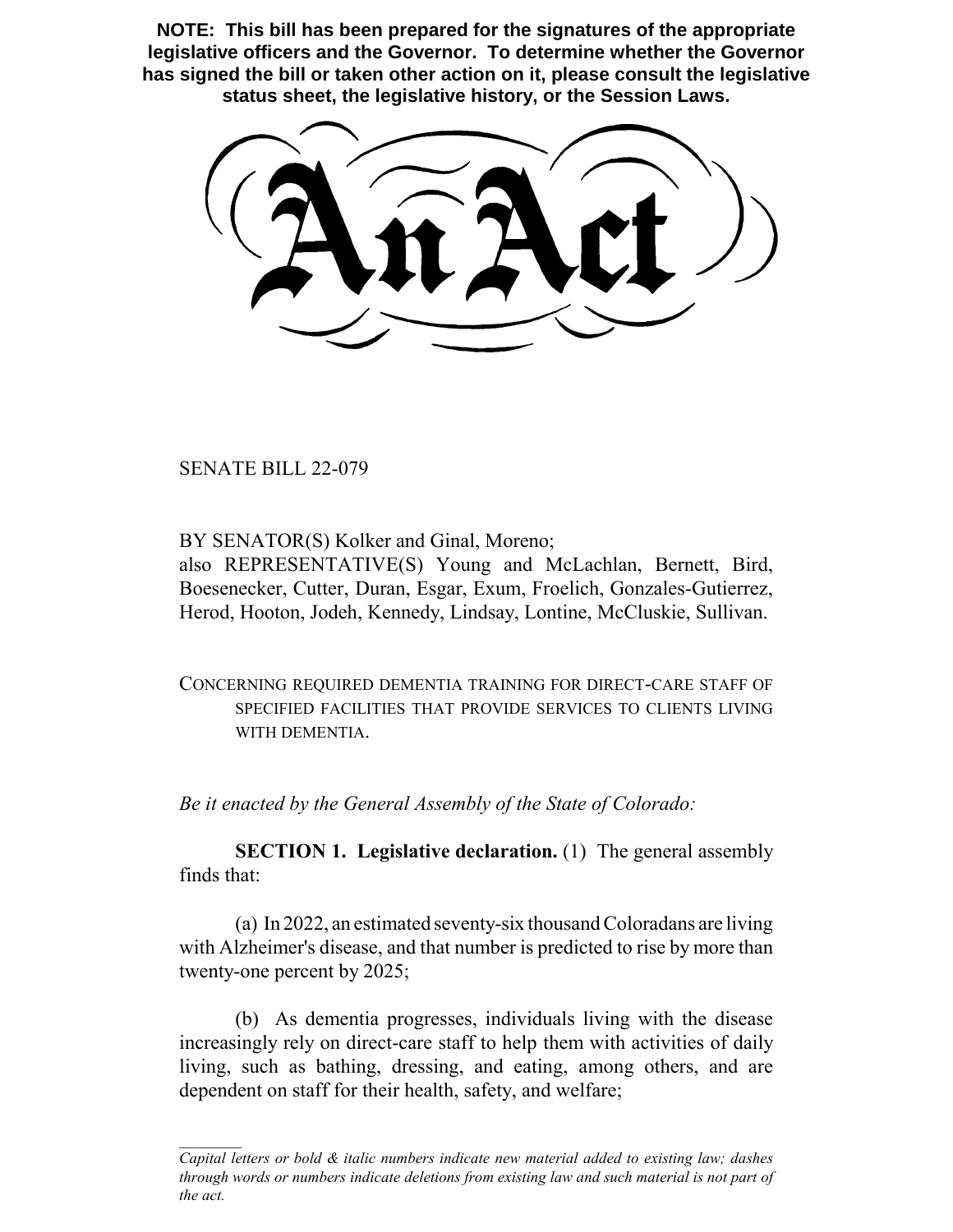(c) Direct-care staff in particular settings are more likely to encounter people with dementia, as evidenced by the following data:

(I) Forty-eight percent of nursing facility residents have dementia;

(II) Forty-two percent of residents in residential care facilities, including assisted living residences, have dementia; and

(III) Thirty-one percent of individuals using adult day care services have dementia;

(d) During the COVID-19 pandemic, when families were restricted from visiting their loved ones with dementia who live in nursing or other residential facilities, the critical need for direct-care staff to be adequately trained in dementia care was highlighted;

(e) Training has the dual benefit of supporting direct-care staff and increasing the quality of care provided to residents or program participants to whom they provide care;

(f) Staff turnover presents a major challenge to direct-care employers across the country, especially given that recruitment and training is often costly and time consuming;

(g) Dementia training can more adequately prepare direct-care staff for the responsibilities of these jobs, potentially reducing stress, staff burnout, and turnover; and

(h) The single most important determinant of quality dementia care across all care settings is direct-care staff.

**SECTION 2.** In Colorado Revised Statutes, **add** 25-1.5-118 as follows:

**25-1.5-118. Training for staff providing direct-care services to residents with dementia - rules - definitions.** (1) BY JANUARY 1, 2024, THE STATE BOARD OF HEALTH SHALL ADOPT RULES REQUIRING COVERED FACILITIES TO PROVIDE DEMENTIA TRAINING FOR DIRECT-CARE STAFF MEMBERS. THE RULES MUST SPECIFY THE FOLLOWING, AT A MINIMUM:

## PAGE 2-SENATE BILL 22-079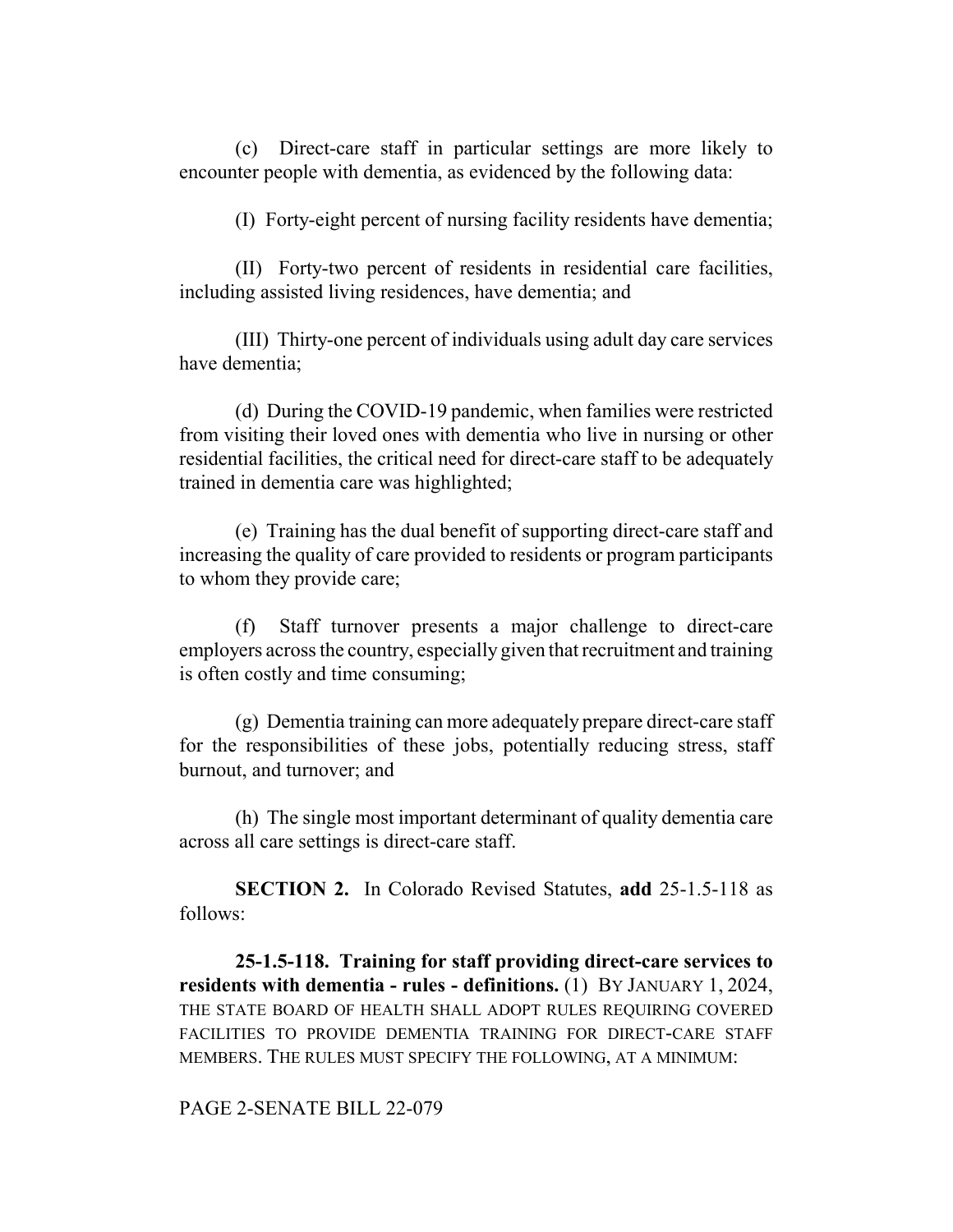(a) THE DATE ON WHICH THE DEMENTIA TRAINING REQUIREMENT IS EFFECTIVE;

(b) THE LENGTH AND FREQUENCY OF THE DEMENTIA TRAINING, WHICH MUST BE COMPETENCY-BASED AND MUST REQUIRE A COVERED FACILITY TO PROVIDE:

(I) AT LEAST FOUR HOURS OF INITIAL DEMENTIA TRAINING FOR:

(A) ALL DIRECT-CARE STAFF MEMBERS HIRED BY OR WHO START PROVIDING DIRECT-CARE SERVICES AT A COVERED FACILITY ON OR AFTER THE EFFECTIVE DATE OF THE DEMENTIA TRAINING REQUIREMENT SPECIFIED IN THE RULES, UNLESS AN EXCEPTION ESTABLISHED PURSUANT TO SUBSECTION  $(1)(e)$  OF THIS SECTION APPLIES, WHICH TRAINING MUST BE COMPLETED WITHIN ONE HUNDRED TWENTY DAYS AFTER THE START OF EMPLOYMENT OR THE PROVISION OF DIRECT-CARE SERVICES, AS APPLICABLE; AND

(B) ALL DIRECT-CARE STAFF MEMBERS HIRED BY OR PROVIDING DIRECT-CARE SERVICES AT A COVERED FACILITY BEFORE THE EFFECTIVE DATE OF THE DEMENTIA TRAINING REQUIREMENT SPECIFIED IN THE RULES, UNLESS AN EXCEPTION ESTABLISHED PURSUANT TO SUBSECTION (1)(e) OF THIS SECTION APPLIES, WHICH TRAINING MUST BE COMPLETED WITHIN ONE HUNDRED TWENTY DAYS AFTER THE EFFECTIVE DATE OF THE DEMENTIA TRAINING REQUIREMENT SPECIFIED IN THE RULES; AND

(II) AT LEAST TWO HOURS OF CONTINUING EDUCATION ON DEMENTIA TOPICS FOR ALL DIRECT-CARE STAFF MEMBERS EVERY TWO YEARS. THE CONTINUING EDUCATION MUST INCLUDE CURRENT INFORMATION ON BEST PRACTICES IN THE TREATMENT AND CARE OF PERSONS LIVING WITH DEMENTIA DISEASES AND RELATED DISABILITIES.

(c) THE CONTENT OF THE INITIAL DEMENTIA TRAINING, WHICH MUST BE CULTURALLY COMPETENT AND INCLUDE THE FOLLOWING TOPICS:

(I) DEMENTIA DISEASES AND RELATED DISABILITIES;

(II) PERSON-CENTERED CARE;

(III) CARE PLANNING;

PAGE 3-SENATE BILL 22-079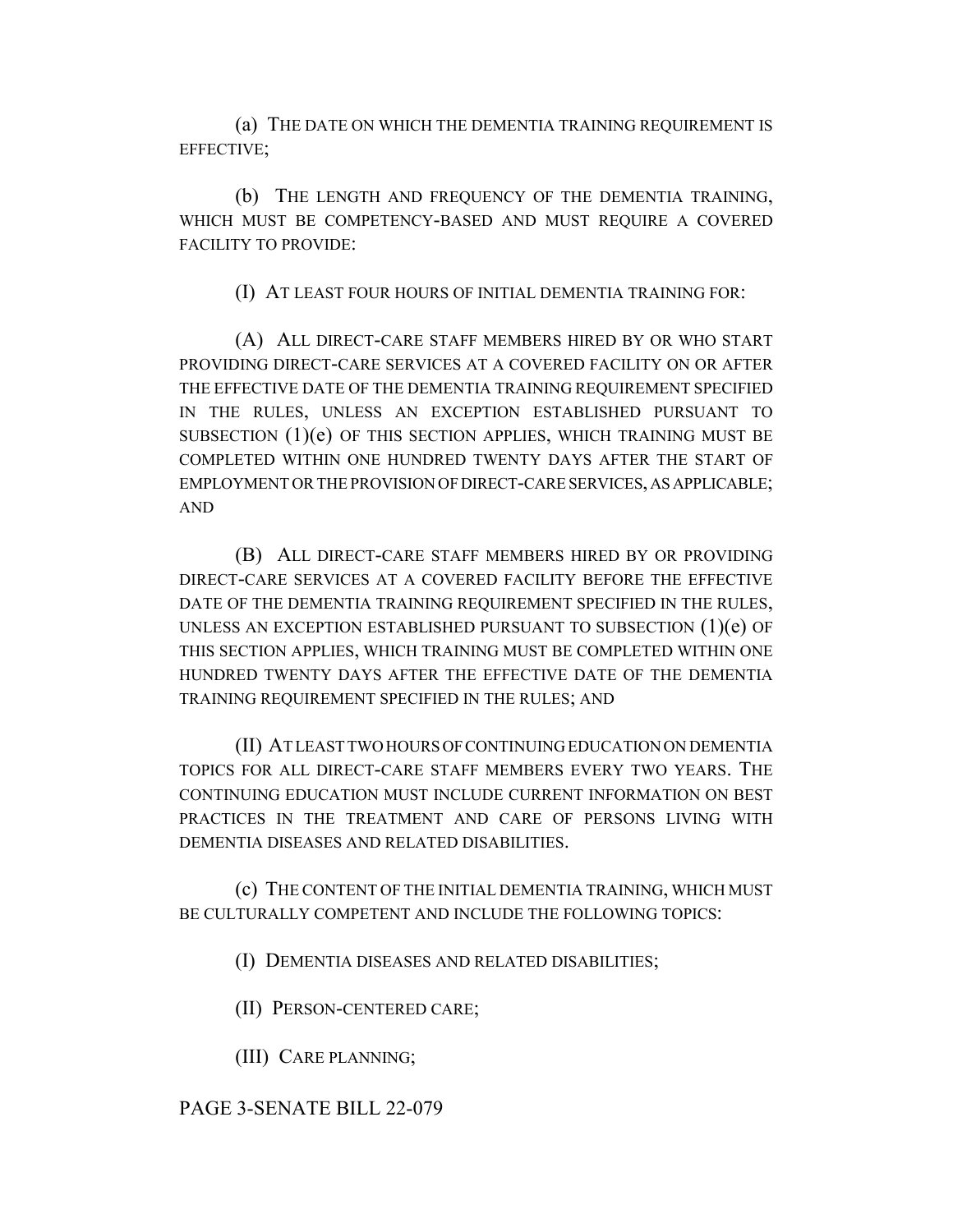(IV) ACTIVITIES OF DAILY LIVING; AND

(V) DEMENTIA-RELATED BEHAVIORS AND COMMUNICATION;

(d) THE METHOD OF DEMONSTRATING COMPLETION OF THE REQUIRED DEMENTIA TRAINING AND CONTINUING EDUCATION AND OF EXEMPTING A DIRECT-CARE STAFF MEMBER FROM THE REQUIRED DEMENTIA TRAINING IF THE DIRECT-CARE STAFF MEMBER MOVES TO A DIFFERENT COVERED FACILITY THAN THE COVERED FACILITY THROUGH WHICH THE DIRECT-CARE STAFF MEMBER RECEIVED THE TRAINING. FOR PURPOSES OF THIS SUBSECTION (1)(d), "COVERED FACILITY" INCLUDES AN ADULT DAY CARE FACILITY AS DEFINED IN SECTION 25.5-6-303 (1).

(e) AN EXCEPTION TO THE INITIAL DEMENTIA TRAINING REQUIREMENTS FOR:

(I) A DIRECT-CARE STAFF MEMBER HIRED BY OR WHO STARTS PROVIDING DIRECT-CARE SERVICES AT A COVERED FACILITY ON OR AFTER THE EFFECTIVE DATE OF THE DEMENTIA TRAINING REQUIREMENT SPECIFIED IN THE RULES WHO HAS:

(A) COMPLETED AN EQUIVALENT DEMENTIA TRAINING PROGRAM WITHIN THE TWENTY-FOUR MONTHS IMMEDIATELY PRECEDING THE EFFECTIVE DATE OF THE DEMENTIA TRAINING REQUIREMENT SPECIFIED IN THE RULES; AND

(B) PROVIDED PROOF OF SATISFACTORY COMPLETION OF THE TRAINING PROGRAM; AND

(II) A DIRECT-CARE STAFF MEMBER HIRED BY OR PROVIDING DIRECT-CARE SERVICES AT A COVERED FACILITY BEFORE THE EFFECTIVE DATE OF THE DEMENTIA TRAINING REQUIREMENT SPECIFIED IN THE RULES WHO HAS:

(A) RECEIVED EQUIVALENT TRAINING, AS DEFINED IN THE RULES, WITHIN THE TWENTY-FOUR MONTHS IMMEDIATELY PRECEDING THE EFFECTIVE DATE OF THE DEMENTIA TRAINING REQUIREMENT SPECIFIED IN THE RULES; AND

(B) PROVIDED PROOF OF SATISFACTORY COMPLETION OF THE

PAGE 4-SENATE BILL 22-079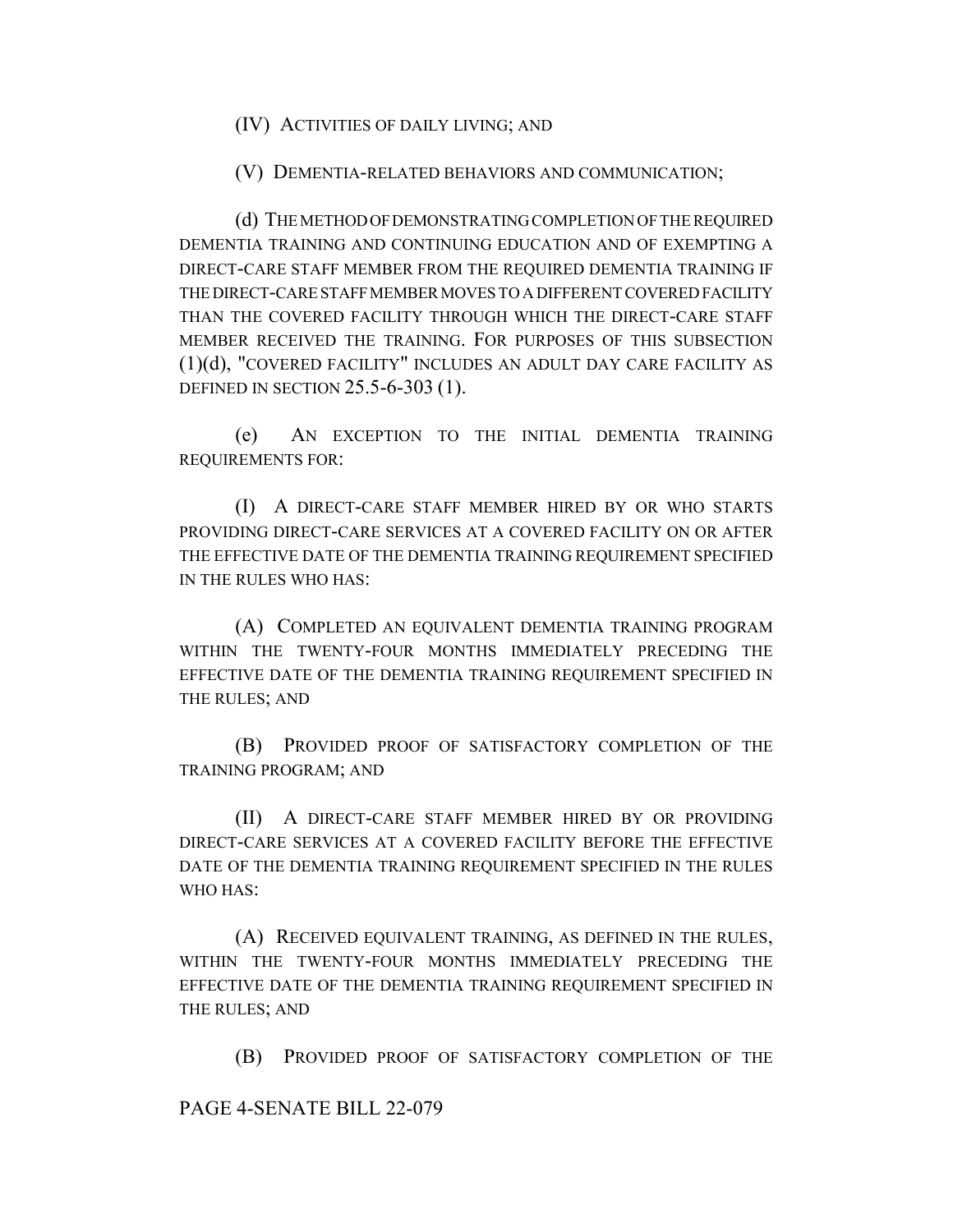TRAINING PROGRAM;

(f) MINIMUM REQUIREMENTS FOR INDIVIDUALS CONDUCTING THE DEMENTIA TRAINING;

(g) A PROCESS FOR THE DEPARTMENT TO VERIFY COMPLIANCE WITH THIS SECTION AND THE RULES ADOPTED BY THE STATE BOARD OF HEALTH PURSUANT TO THIS SECTION;

(h) A REQUIREMENT THAT COVERED FACILITIES PROVIDE THE DEMENTIA TRAINING AND CONTINUING EDUCATION PROGRAMS TO DIRECT-CARE STAFF MEMBERS AT NO COST TO THE STAFF MEMBERS; AND

(i) ANY OTHER MATTERS THE STATE BOARD OF HEALTH DEEMS NECESSARY TO IMPLEMENT THIS SECTION.

(2) THE DEPARTMENT SHALL ENCOURAGE COVERED FACILITIES AND DEMENTIA TRAINING PROVIDERS TO EXPLORE AND APPLY FOR AVAILABLE GIFTS, GRANTS, AND DONATIONS FROM STATE AND FEDERAL PUBLIC AND PRIVATE SOURCES TO SUPPORT THE DEVELOPMENT AND IMPLEMENTATION OF DEMENTIA TRAINING PROGRAMS.

(3) AS USED IN THIS SECTION:

(a) "COVERED FACILITY" MEANS A NURSING CARE FACILITY OR AN ASSISTED LIVING RESIDENCE LICENSED BY THE DEPARTMENT PURSUANT TO SECTION 25-1.5-103 (1)(a).

(b) "DEMENTIA DISEASES AND RELATED DISABILITIES" HAS THE SAME MEANING AS SET FORTH IN SECTION 25-1-502 (2.5).

(c) "DIRECT-CARE STAFF MEMBER" MEANS A STAFF MEMBER CARING FOR THE PHYSICAL, EMOTIONAL, OR MENTAL HEALTH NEEDS OF RESIDENTS IN A COVERED FACILITY AND WHOSE WORK INVOLVES REGULAR CONTACT WITH RESIDENTS WHO ARE LIVING WITH DEMENTIA DISEASES AND RELATED DISABILITIES.

(d) "STAFF MEMBER" MEANS AN INDIVIDUAL, OTHER THAN A VOLUNTEER, WHO IS EMPLOYED BY A COVERED FACILITY.

PAGE 5-SENATE BILL 22-079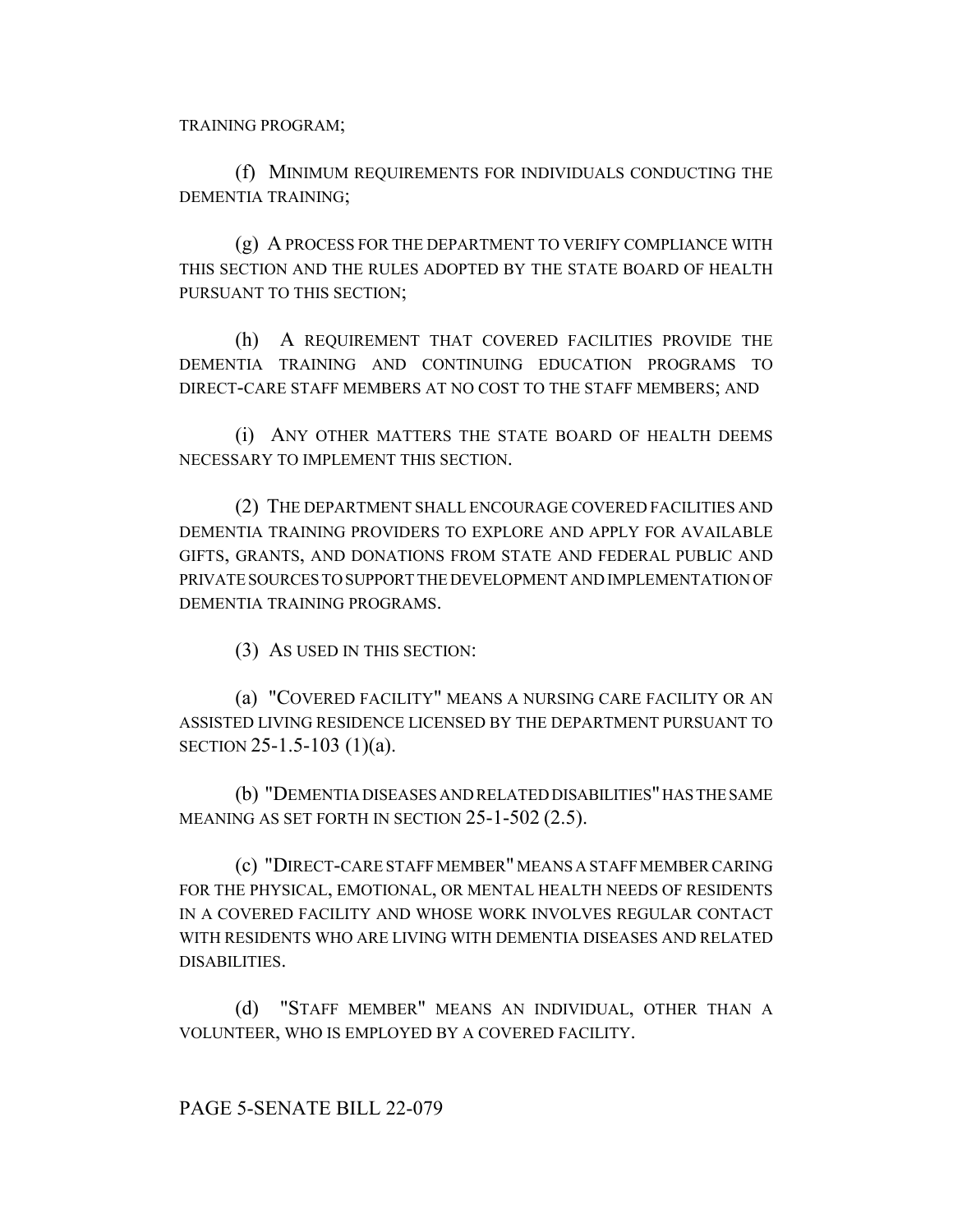**SECTION 3.** In Colorado Revised Statutes, **add** 25.5-6-314 as follows:

## **25.5-6-314. Training for staff providing direct-care services to clients with dementia - rules - definitions.** (1) AS USED IN THIS SECTION:

(a) "COVERED FACILITY" MEANS A NURSING CARE FACILITY OR AN ASSISTED LIVING RESIDENCE LICENSED BY THE DEPARTMENT OF PUBLIC HEALTH AND ENVIRONMENT PURSUANT TO SECTION 25-1.5-103 (1)(a).

(b) "DEMENTIA DISEASES AND RELATED DISABILITIES" HAS THE SAME MEANING AS SET FORTH IN SECTION 25-1-502 (2.5).

(c) "DIRECT-CARE STAFF MEMBER" MEANS A STAFF MEMBER CARING FOR THE PHYSICAL, EMOTIONAL, OR MENTAL HEALTH NEEDS OF CLIENTS OF AN ADULT DAY CARE FACILITY AND WHOSE WORK INVOLVES REGULAR CONTACT WITH CLIENTS WHO ARE LIVING WITH DEMENTIA DISEASES AND RELATED DISABILITIES.

(d) "STAFF MEMBER" MEANS AN INDIVIDUAL, OTHER THAN A VOLUNTEER, WHO IS EMPLOYED BY AN ADULT DAY CARE FACILITY.

(2) BY JULY 1, 2024, THE STATE BOARD SHALL ADOPT RULES REQUIRING ALL DIRECT-CARE STAFF MEMBERS TO OBTAIN DEMENTIA TRAINING PURSUANT TO CURRICULUM PRESCRIBED OR APPROVED BY THE STATE DEPARTMENT IN COLLABORATION WITH STAKEHOLDERS THAT IS CONSISTENT WITH THE RULES ADOPTED PURSUANT TO THIS SUBSECTION (2). THE RULES MUST SPECIFY THE FOLLOWING, AT A MINIMUM:

(a) THE DATE ON WHICH THE DEMENTIA TRAINING REQUIREMENT IS EFFECTIVE;

(b) THE LENGTH AND FREQUENCY OF THE DEMENTIA TRAINING, WHICH MUST BE COMPETENCY-BASED AND MUST REQUIRE ALL DIRECT-CARE STAFF TO OBTAIN:

(I) AT LEAST FOUR HOURS OF INITIAL DEMENTIA TRAINING, WHICH MUST BE COMPLETED AS FOLLOWS:

(A) FOR ALL DIRECT-CARE STAFF MEMBERS HIRED BY OR WHO START

## PAGE 6-SENATE BILL 22-079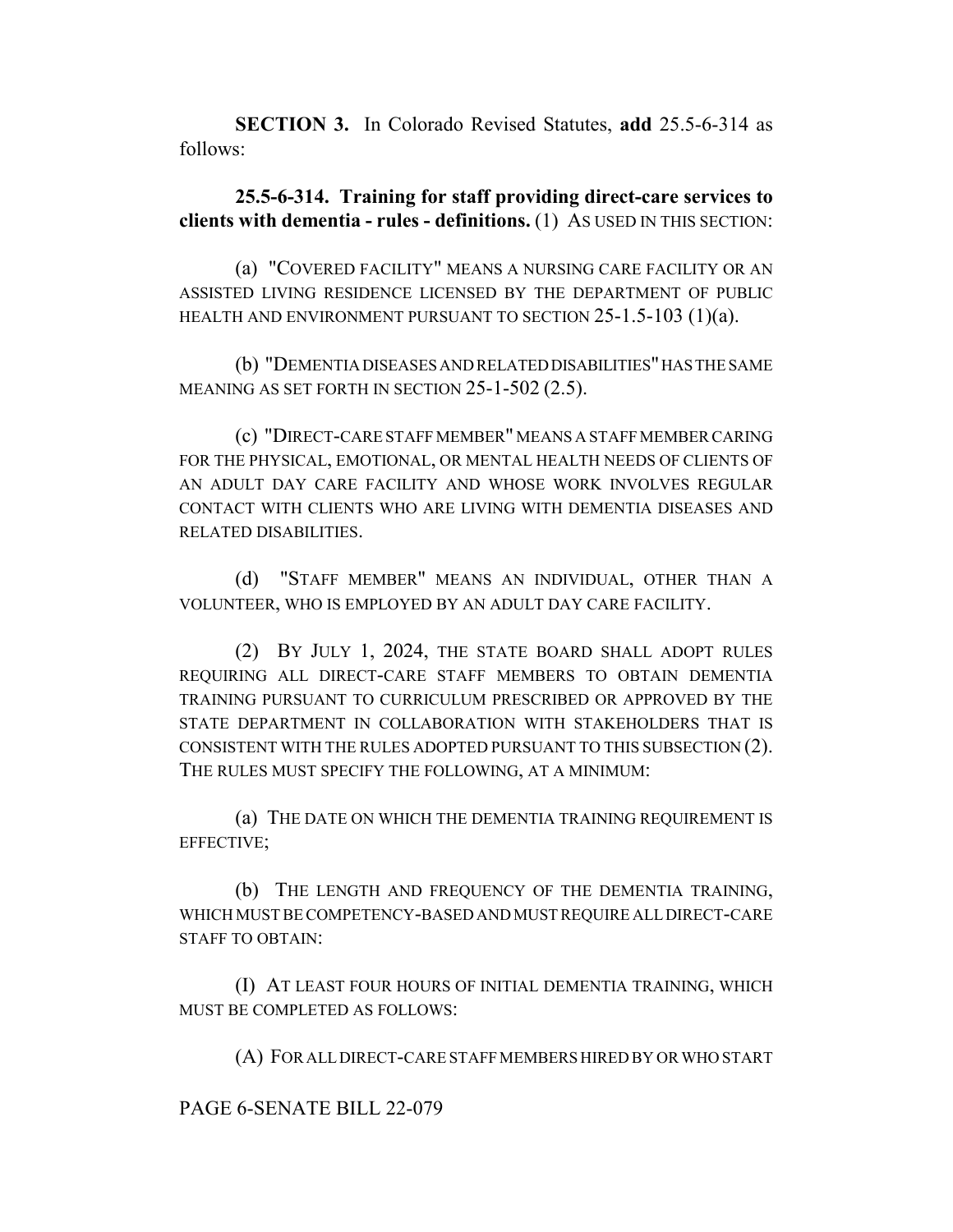PROVIDING DIRECT-CARE SERVICES AT AN ADULT DAY CARE FACILITY ON OR AFTER THE EFFECTIVE DATE OF THE DEMENTIA TRAINING REQUIREMENT SPECIFIED IN THE RULES, UNLESS AN EXCEPTION ESTABLISHED PURSUANT TO SUBSECTION  $(2)(e)$  OF THIS SECTION APPLIES, THE TRAINING MUST BE COMPLETED WITHIN ONE HUNDRED TWENTY DAYS AFTER THE START OF EMPLOYMENT OR THE PROVISION OF DIRECT-CARE SERVICES, AS APPLICABLE; AND

(B) FOR ALL DIRECT-CARE STAFF MEMBERS HIRED BY OR PROVIDING DIRECT-CARE SERVICES AT AN ADULT DAY CARE FACILITY BEFORE THE EFFECTIVE DATE OF THE DEMENTIA TRAINING REQUIREMENT SPECIFIED IN THE RULES, UNLESS AN EXCEPTION ESTABLISHED PURSUANT TO SUBSECTION (2)(e) OF THIS SECTION APPLIES, THE TRAINING MUST BE COMPLETED WITHIN ONE HUNDRED TWENTY DAYS AFTER THE EFFECTIVE DATE OF THE DEMENTIA TRAINING REQUIREMENT SPECIFIED IN THE RULES; AND

(II) AT LEAST TWO HOURS OF CONTINUING EDUCATION ON DEMENTIA TOPICS EVERY TWO YEARS. THE CONTINUING EDUCATION MUST INCLUDE CURRENT INFORMATION ON BEST PRACTICES IN THE TREATMENT AND CARE OF PERSONS LIVING WITH DEMENTIA DISEASES AND RELATED DISABILITIES.

(c) THE CONTENT OF THE INITIAL DEMENTIA TRAINING, WHICH MUST BE CULTURALLY COMPETENT AND INCLUDE THE FOLLOWING TOPICS:

(I) DEMENTIA DISEASES AND RELATED DISABILITIES;

(II) PERSON-CENTERED CARE;

(III) CARE PLANNING;

(IV) ACTIVITIES OF DAILY LIVING; AND

(V) DEMENTIA-RELATED BEHAVIORS AND COMMUNICATION;

(d) THE METHOD OF DEMONSTRATING COMPLETION OF THE REQUIRED DEMENTIA TRAINING AND CONTINUING EDUCATION AND OF EXEMPTING A DIRECT-CARE STAFF MEMBER FROM THE REQUIRED DEMENTIA TRAINING IF THE DIRECT-CARE STAFF MEMBER MOVES TO A DIFFERENT ADULT DAY CARE FACILITY THAN THE ADULT DAY CARE FACILITY THROUGH WHICH THE DIRECT-CARE STAFF MEMBER RECEIVED THE TRAINING OR MOVES TO A

PAGE 7-SENATE BILL 22-079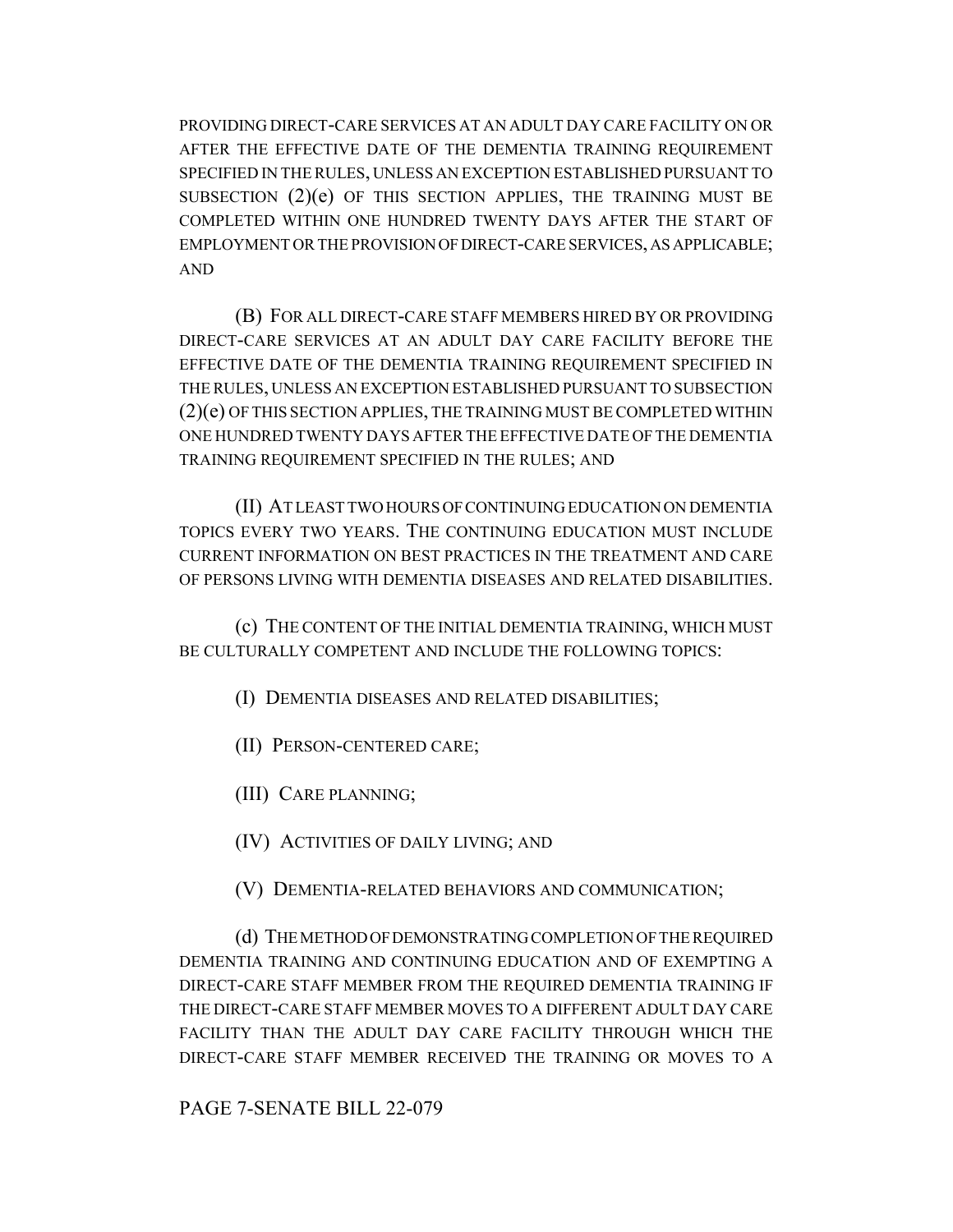COVERED FACILITY AFTER RECEIVING THE TRAINING THROUGH AN ADULT DAY CARE FACILITY;

(e) AN EXCEPTION TO THE INITIAL DEMENTIA TRAINING REQUIREMENTS FOR:

(I) A DIRECT-CARE STAFF MEMBER HIRED BY OR WHO STARTS PROVIDING DIRECT-CARE SERVICES AT AN ADULT DAY CARE FACILITY ON OR AFTER THE EFFECTIVE DATE OF THE DEMENTIA TRAINING REQUIREMENT SPECIFIED IN THE RULES WHO HAS:

(A) COMPLETED AN EQUIVALENT DEMENTIA TRAINING PROGRAM WITHIN THE TWENTY-FOUR MONTHS IMMEDIATELY PRECEDING THE EFFECTIVE DATE OF THE DEMENTIA TRAINING REQUIREMENT SPECIFIED IN THE RULES; AND

(B) PROVIDED PROOF OF SATISFACTORY COMPLETION OF THE TRAINING PROGRAM; AND

(II) A DIRECT-CARE STAFF MEMBER HIRED BY OR PROVIDING DIRECT-CARE SERVICES AT AN ADULT DAY CARE FACILITY BEFORE THE EFFECTIVE DATE OF THE DEMENTIA TRAINING REQUIREMENT SPECIFIED IN THE RULES WHO HAS:

(A) RECEIVED EQUIVALENT TRAINING, AS DEFINED IN THE RULES, WITHIN THE TWENTY-FOUR MONTHS IMMEDIATELY PRECEDING THE EFFECTIVE DATE OF THE DEMENTIA TRAINING REQUIREMENT SPECIFIED IN THE RULES; AND

(B) PROVIDED PROOF OF SATISFACTORY COMPLETION OF THE TRAINING PROGRAM;

(f) MINIMUM REQUIREMENTS FOR INDIVIDUALS CONDUCTING THE DEMENTIA TRAINING;

(g) A PROCESS FOR THE STATE DEPARTMENT TO VERIFY COMPLIANCE WITH THIS SECTION AND THE RULES ADOPTED BY THE STATE BOARD PURSUANT TO THIS SECTION; AND

(h) ANY OTHER MATTERS THE STATE BOARD DEEMS NECESSARY TO

PAGE 8-SENATE BILL 22-079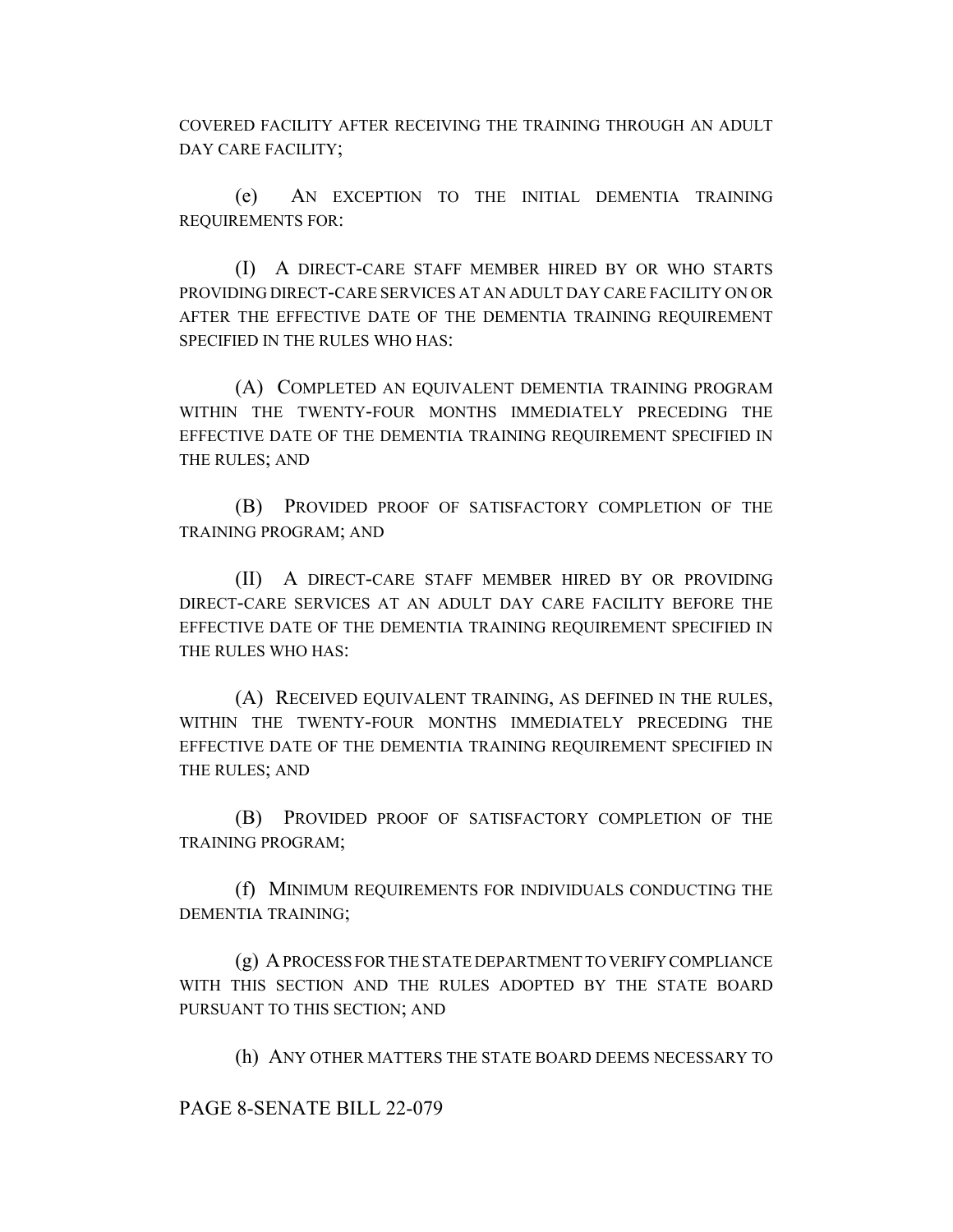IMPLEMENT THIS SECTION.

**SECTION 4. Act subject to petition - effective date.** This act takes effect at 12:01 a.m. on the day following the expiration of the ninety-day period after final adjournment of the general assembly; except that, if a referendum petition is filed pursuant to section 1 (3) of article V of the state constitution against this act or an item, section, or part of this act within such period, then the act, item, section, or part will not take effect unless approved by the people at the general election to be held in